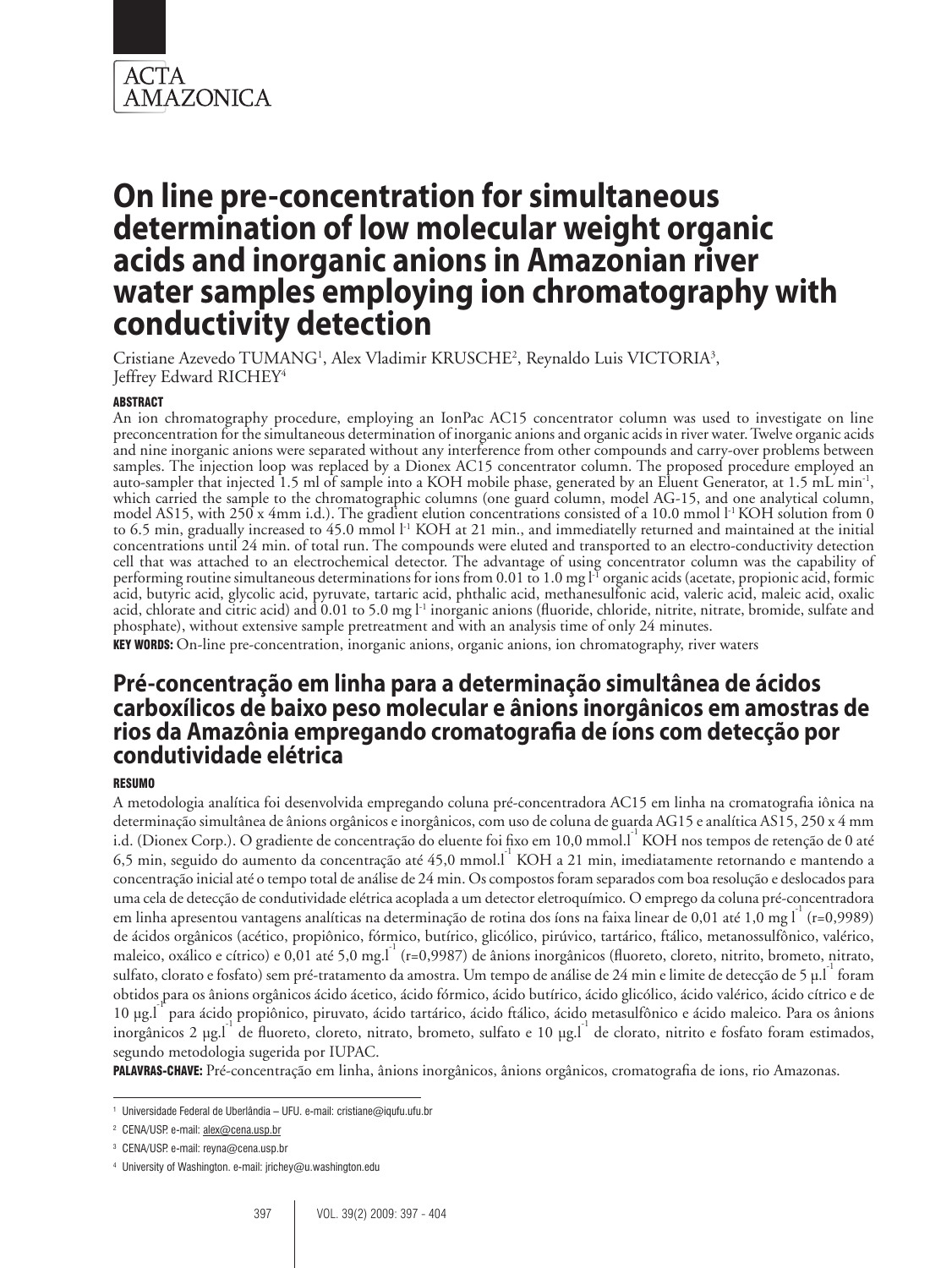

# **INTRODUCTION**

In aquatic environments bacteria are primarily responsible for the biochemical decomposition of organic matter. The efficiency in which bacteria use dissolved organic carbon is an important factor governing the flow of carbon and energy through the microbial food chain. In this process complex materials can be converted to low-molecular-weight compounds (Vallino *et al*., 1996). Recent studies have demonstrated that some low molecular weight compounds also result from photooxidation of humic substances as well as excretion by algae and cyanbacteria during carbon assimilation (Karlsson, 1999). In fact, although these labile organic acids are present at low concentrations, (at the  $\mu$ g.l<sup>-1</sup> level), as a group they may account for approximately 5 to 8 % of the dissolved organic carbon (DOC) of natural waters (Thurman, 1985).

Experimental studies have been conducted to characterize the composition of dissolved organic matter, examine its production and utilization, understand its impact on microbial dynamics and determine the extent to which it supports higher tropic levels (Vallino *et al*., 1996), several of those in aquatic environments (Findlay & Sinsabaugh, 2003). Low molecular weight organic acids (LMWOA) have been also identified and measured in a wide variety of environments, such as soil solution, atmosphere, rivers, snow, and sea waters (Thurman, 1985; Souza *et al*., 1999; Albert & Martens, 1997; Strobel, 2001) and analyzed in other matrices (Toofan *et al.*, 1997; Ding *et al*., 1997; Eiteman & Chastain, 1997; Morales *et al*., 1998; Klampfl *et al*., 2000; Sharma *et al*., 1998).

Initially, analyses of low molecular weight carboxylic acids were determined by paper chromatography. For the last two decades, routine analysis often employ chromatographic techniques such as gas chromatography (Kuiters & Denneman, 1987), high performance liquid chromatography and suppressed and non-suppressed ion chromatography (Dahlén *et al.*, 2000; Strobel, 2001). More recently, capillary zone electrophoresis has also been used for these determinations (Dahlén *et al.*, 2000; Findlay, 2003).

The short chain carboxylic acids which can partly be dissociated to anionic forms in aqueous solution can also be separated by suppressed ion chromatography (IC) with conductivity detection. However, most published methods appear to be unsuitable for application to environmental samples with organic acid concentrations in the presence of inorganic anions because high concentration of inorganic anions interfere in the separation of low concentration of organic acids (Ding *et al.*, 1997; Fang, 1993). Nevertheless, sampling and sample preparation are often critical in the determination of trace constituents in natural waters due to, for example, hydrolysis, volatilization and biodegradation (Ding *et al*., 1997). In the case of LMWOA, there is still a scarcity

of procedures concerning the simultaneous determination of the organic and inorganic anions in river waters.

Ion chromatography allows adding the concentrator columns in replacement of sample loops, using a six port switching valve. The advantage of this option is the ability to perform routine analysis for ions at  $\mu$ g.<sup>1-1</sup> levels without prior off-line sample treatment, increasing the throughput of determinations per hour. On another hand, there are several difficulties that must be investigated in order to evaluate the parameters that could affect the behavior of inorganic anions and organic acids during on-line pre-concentration (Fang, 1993).

In this work we present an analytical methodology for the simultaneous on-line pre-concentration, separation and determination of organic acids and inorganic anions in river waters using ion chromatography. Several parameters were tested, such as relationship between sample loading and injection flow-rate, sample volume, interferences, suppressor current setting and concentration of the elution gradient. After optimization, several river water samples were analyzed.

# **MATHERIAL AND METHODS**

### INSTRUMENTATION

The ion chromatograph used in this work consisted of a Dionex Corporation DX-500 system equipped with an AS50 Auto select Autosampler containing a 9126 Rheodyne 6-port injection valve, a GP50 gradient pump, an EG40 eluent generator system with EluGen™ EGC-KOH cartridge, an ASRS ULTRA II 4 mm self-regenerating suppressor and an ED40 conductivity detector. Dionex IonPac AS15 (250 x 4 mm i.d.), AG15 (250 x 4 mm i.d.) and AC15 (4 x 50 mm i.d.) were used, respectively, as guard, analytical and concentrator columns. The PeakNet 6.0 software was used for system control and data collection.

#### REAGENTS AND PROCEDURES

All carboxylic acid standards were prepared from analytical reagent grade chemicals (>99% pure) in 18.3 MΏ water, obtained from a Barnstead Nanopure Infinity water purification system. Individual stock solutions of 1000 mg.l-1 fluoride, chloride, nitrite, nitrate, bromide, sulfate, phosphate, acetate, propionic acid, formic acid, pyruvate, maleic acid, oxalic acid, chlorate and citric acid were prepared from their analytical reagent grade sodium salts (except for methanesulfonic acid, n-valeric acid, butyric acid, phthalic acid, glycolic acid, L-tartaric acid, oxalic acid, which were prepared from liquid standards). Each 250 ml of the standard solutions received 25.0 mg of thymol to protect carboxylic acids from bacterial decomposition, and were stored in amber glass bottles at 4°C. Working calibration standard solutions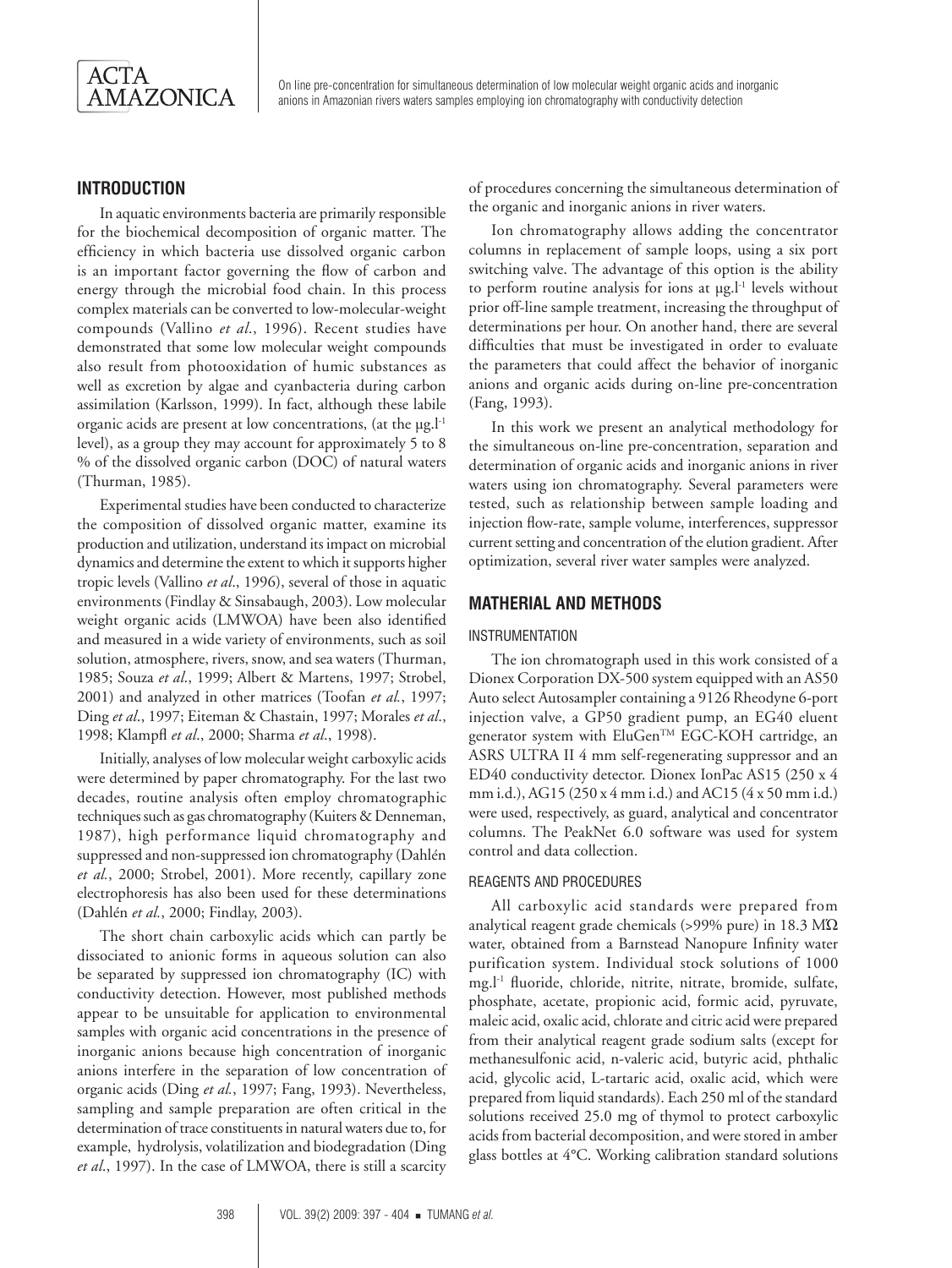

0.0; 0.01; 0.025; 0.05; 0.1; 0.25; 0.5; 1.0; 2.5 and 5.0 mg.l<sup>-1</sup> inorganic anions and organic acids were prepared daily by appropriate dilutions of the stock solution with water.

The mobile phase was produced by an EG40 Eluent Generator System with ElunGen<sup>™</sup> EGC-KOH cartridge commercially available from Dionex Company.

Sample solutions were taken in separate polyethylene bottles and filtered through 0.45 µm membrane filter, spiked with thymol and kept refrigerated in amber polyethylene bottles at 4°C. This sample solution was injected into the ion chromatograph directly.

A Rheodyne 9126 valve with a rotor that converts the valve from 6 ports with a needle port to a 6 port valve can be used to configure a concentrator column in a sample injection system. The sample is introduced through port 6 rather than the needle port. In the load position, sample enters the valve at port 6, flows out of the valve at port 1 to the concentrator column, back into the valve through port 4, and out to waste through port 5. The eluent enters the valve at port 3 and flows to the analytical column through port 2 (Figure 1). In the inject position, the eluent is pumped into the valve at port 3 and out of the valve at port 4 to the concentrator column to elute the analytes to the analytical column. With this configuration, the analytes are concentrated in one direction on the concentrator column and eluted to the analytical column in the opposite direction. In general, reversed flow elution decreases the dispersion of the concentrate during elution and improves the enrichment factors (Toofan *et al.*, 1997).



**Figure 1** - Process for loading the Ion Pac AC15 concentrator column. IVinjection valve; C- to guard and analytical column; E- eluent in; W- waste; AC15- concentrator column; A- sample in. Solid and dashed lines indicate the flow pathways in the valve.

The effects of parameters, such as sample loading and injection flow rates, sample volume, interferences, suppressor current settings and gradient elution comprised the set of variables that were investigated to establish the best operational conditions. All samples were also preserved with thymol and kept frozen until analysis (Chen *et al*., 1999). Before manipulation samples were equilibrated to the laboratory temperature. All sample measurements were performed in triplicates and the average peak area was used in these studies.

# **RESULTS AND DISCUSSION**

#### CHOICE OF THE ANALYTICAL COLUMN AND EFFECTS OF SAMPLE VOLUME

The IonPac AS11-HC and AS15 analytical columns in combination with the AG11 and AG15 guard column, respectively, are designed for the trace analysis of inorganic anions and low molecular weight organic acids in complex matrices using potassium hydroxide gradient elution. The first study consisted of testing the effects of the sample volume in the available columns AS11-HC and AS15 (250 x 4 mm i.d.) in order to monitor the organic acid and inorganic anion responses without any previous optimizations in the method. In general, the companies suggest that low sample volume should be inserted into AS11-HC column because of the overloading effect, while the AS15 column did not have this restriction. In this sense, different sample volumes were inserted varying from 200 to 500 µl with 5 µl cut volume into AS11-HC and full injection type varied from 500 to 2000 µl into AS15 column. Volumes above 2000 µl were not available because sample could contaminate the flush bottle through the transfer line, which had a volume of 2200 µl volume. Peak area results were observed using a reference solution containing 1.0 mg.l-1 organic and inorganic anions. This parameter control was performed to attain a better combination of selectivity and sensitivity. The result of these studies shows (Figure 2) that the area signals for all analytes increase up to *c.a.* 80% when the aliquot volume was increased from 200 µl to 300 µl with 5 µl cut volume with AS11-HC column. However, this area signal increase was not observed when aliquot volumes above 300 µl were inserted because this column showed overloading problems for large injections volume. Nevertheless with this column, we did not detect any of the organic anions such as pyruvate, glycolate, propionate, tartrate and maleate. Although good results with the AS11-HC were obtained, only some organic and inorganic anions could be determined in the linear range from 0.05 to 5.0 mg.<sup>1-1</sup> such as fluoride, acetate, formate, butirate, MSA, valerate, proprionate, nitrite, nitrate, chloride, bromide, sulfate and phosphate.

On another hand, when AS15 column was employed better results were obtained in selectivity and sensitivity for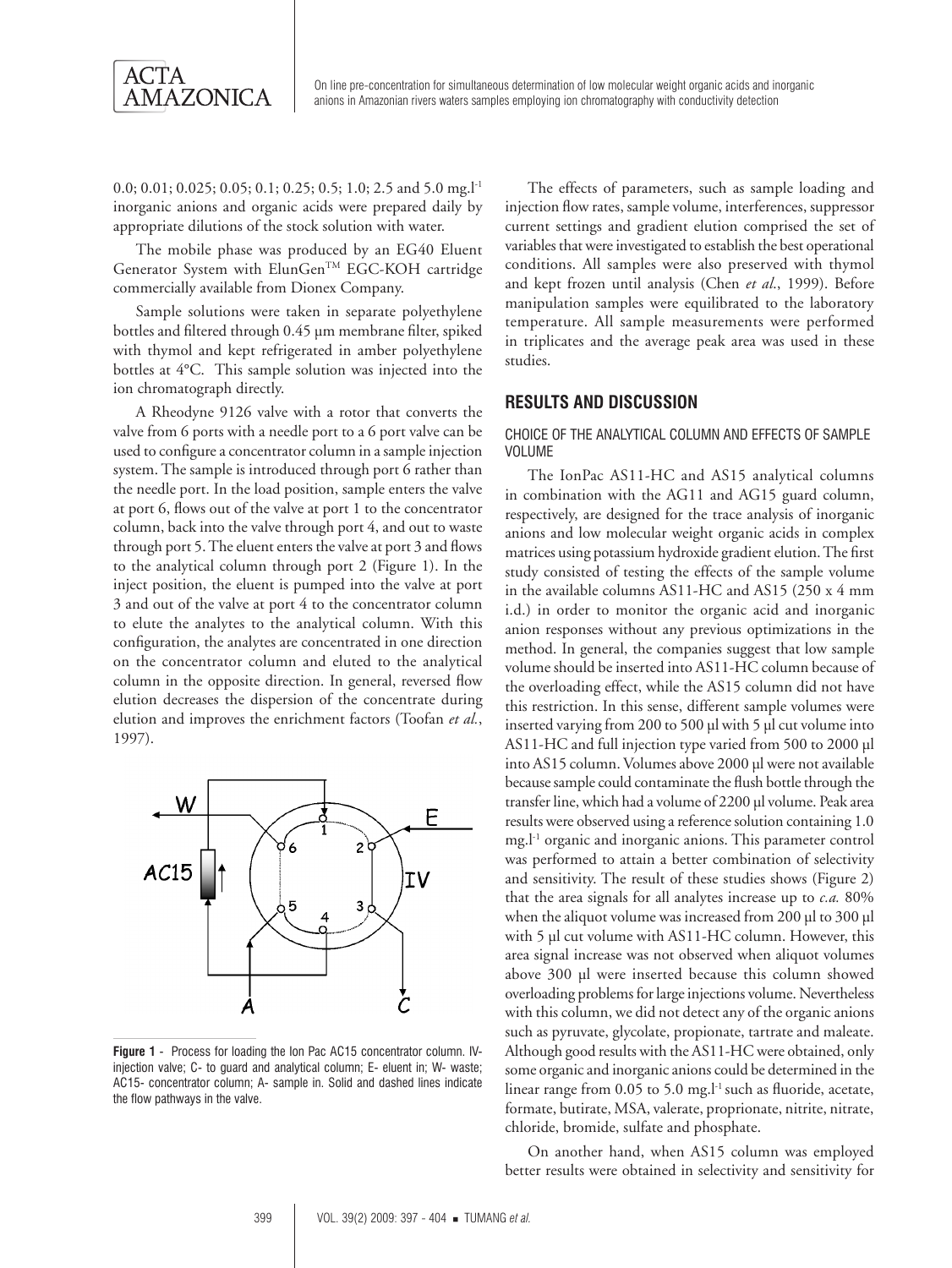

**Figure 2** - Effect of the sample volume. A 1.0 mg  $I<sup>-1</sup>$  organic and inorganic anions solution (fluoride, acetic acid, formic acid, nitrate, chlorate, sulfate and oxalic acid) was used maintaining the AS15 analytical column, 100 mA current output level and 3.0 ºC temperature.

all organic and inorganic anions in linear range from 0.05 to 5.0 mg.l<sup>-1</sup>. With this column, a relationship between sample volume and 33% signal area increase for all organic and inorganic anions was observed when sample volume was increased from 500 to 1500 µl into analytical column. Between 1500 and 2000 µl of aliquot sample, no significant differences were observed in the signal. Volumes above 2000 µl were not available because samples could contaminate the flush bottle through the transfer line. These results show that the volume of sample could be used to increase sensitivity for this typical low linear concentration range. Thus, the AS15 analytical column and 1500 µL were selected for further experiments.

### EFFECTS OF PRE-CONCENTRATION VOLUMES AND FLOW RATES

The relationship between sample volumes and flow rates are very important factors that affect the pre-concentration step. In this sense, we investigated the best condition for the relationship between sample volume and flow rate into the AC15 concentrator column during the pre-concentration step. First, in order to investigate the effect of sample volume, different volumes of a solution containing 1.0 mg.<sup>1-1</sup> of all analytes were pre-concentrated with the AC15 concentrator column. Volumes of 500 to 2000 µl organic and inorganic anions were pre-concentrated using a fixed sample loading flow-rate of 1.8 ml.min-1. Similar to the results obtained in the tests for choosing the type of analytical column, in this case increasing the injection volumes from 500 to 1500 µl resulted in higher peak areas for both organic and inorganic anions. When 2000 µl was inserted no significant differences in peak areas were observed. Peak areas were similar to those obtained when 1500 µl was pre-concentrated with the AC15 concentrator column.

After establishing the 1500 µl sample volume on the AC15 concentrator as the best alternative, we investigated the influence of flow-rate on the pre-concentration process. In this case, we tested the pre-concentration of  $0.025$  mg.<sup>1-1</sup> organic and inorganic anions at flow rates of 1.5; 1.8; 2.0 and 2.5 ml.min<sup>-1</sup> maintaining a current of 100 mA at the suppressor, 30 ºC temperature at the conductivity cell and a gradient elution. The gradient started at a KOH concentration of 10.0 mmol.l<sup>-1</sup> KOH, with retention time of 0 to 6 min, gradually increasing to  $45.0$  mmol.<sup>[-1</sup> KOH from retention times of 6 to 14 min and finalizing with 10 mmol.<sup>1-1</sup> KOH between 20 and 29 min of retention time. The chromatograms showed that when flow rate is increased from  $1.8$  to  $2.5$  ml.min<sup>-1</sup> a decrease in sensitivity was observed. Low resolution occurred between near residence time peaks of, for example, glycolate and acetate. The speed of elution was a crucial factor for the efficiency of on-line pre-concentration, with the best results attained at a flow rate of 1.5 ml.min<sup>-1</sup>, which was employed in further experiments. This rate was also used in the reversed flow elution which decreased the dispersion of the concentrate during elution and improved the enrichment factors (Toofan *et al.*, 1997).

#### GRADIENT ELUTION AND SUPPRESSION SETTINGS

Traditionally, acid or base eluents are prepared off line by dilution from reagent grade chemicals. This process can be tedious, prone to operator errors, and often introduces contaminants. The use of EG40 eluent generator modules in ion chromatography offers significant advantages over traditional procedures. Separations can be performed using only deionized water as the carrier while the EG40 module is placed between the outlet of the pump and the inlet of the sample injector. The eluent preparation step is eliminated, since the high purity base or acid eluent is generated on line at the point of use. Another advantage of eluent generators is the convenience of eluent generator control. Gradient separations can be performed using electrical current to generate gradients with minimal delay, instead of mixing eluents with different concentrations using gradient pumps. For trace level anion determinations, an anion trap column (ATC-1) was placed at the pump outlet to remove dissolved carbon dioxide and other anionic contaminants from the deionized water.

Finally, to complete the system parameter optimization the best combination of speed and selectivity was tested using three different gradient programs. In the first program, the elution concentration gradient started at a KOH concentration of 10.0 mmol.<sup>1-1</sup> from 0 to 3 min, followed by a gradual increase to 45.0 mmol.l<sup>-1</sup> KOH from 3 to 20 min and finished with 10 mmol.l-1 KOH from 20 to 24 min of retention time. The second elution program, started with the same concentration KOH, but kept until 6.5 min, followed by a gradual increase to 45.0 mmol.l<sup>-1</sup> KOH at 21 min and returned to 10 mmol.l<sup>-1</sup>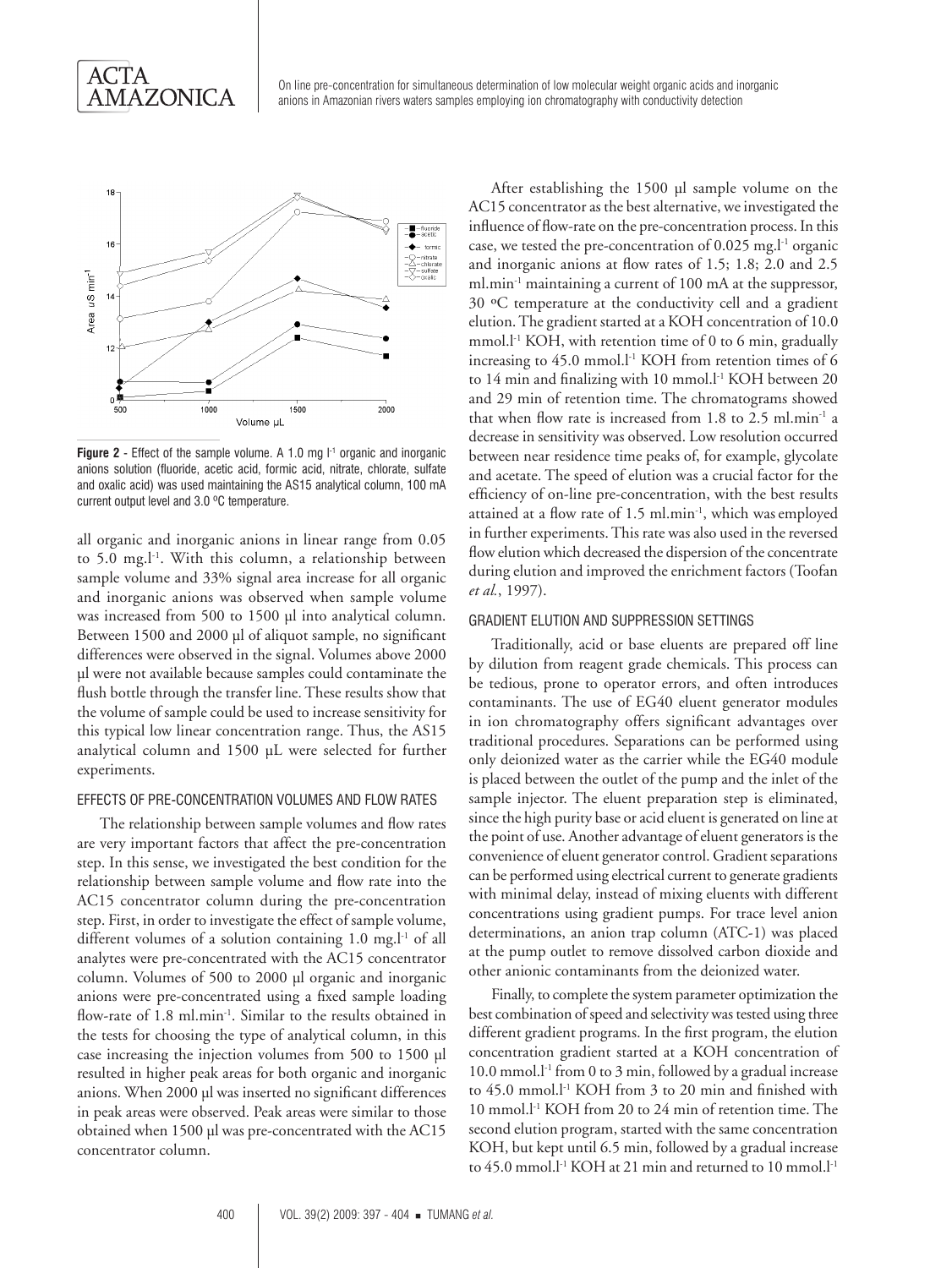

KOH between 21 and 24 min of retention time. For the last gradient elution program, KOH concentrations also started at 10.0 mmol. $l<sup>-1</sup>$  until 3 min., increased gradually to 45 mmol. $l<sup>-1</sup>$ at 14 min, and then were decreased to 10.0 mmol.<sup>1-1</sup> from 14 to 24 min of retention time.

The first and third gradient elution programs showed low separation efficiency for organic anions with short retention times (from 0.0 to 3.0 min) employing 10 mmol.<sup>[-1</sup> KOH eluent concentration, such as acetic and glycolic acids, formic and propionic acids. Therefore, adjustments were necessary to attain the proper eluent concentrations at the correspondent residence times. Problems with co-elution were minimized when the second gradient elution was used, keeping initial low concentration eluent from 0.0 to 6.5 min retention time. This interval of time has an eluent weak enough to retain, for example, fluoride well out of the void volume and separates several weakly retained monoprotic organic acids from inorganic anions. Also, the adjusts made on the final eluent concentration with retention time was capable of eluting triprotic phosphate and citrate. Thus, adjustment of the retention time allows better selectivity among analytes. The optimum conditions for a gradient elution were obtained with 10.0 mmol.l<sup>-1</sup> KOH from 0 to 6.5 min, followed by a gradual increase to  $45.0$  mmol.<sup>1-1</sup> KOH from 6.5 to 21 min and a 10 mmol.<sup>[-1</sup> KOH between 21 and 24 min of retention time.

analysis. When high concentration elution was used, such as 45.0 mmol.l-1 KOH, during gradient elution, 300 mA output levels were better, because lower background conductivity could be achieved. Therefore, for the remaining experiments we used a gradient elution program started and kept at 10.0 mmol.<sup>1-1</sup> for 6 min., then gradually increased to achieve 45.0 mmol.l<sup>-1</sup> KOH at 21 min. and immediately returned to 10 mmol.l-1 KOH until 24 min. of retention time, with a fixed current of 300 mA at the suppressor column.

#### SAMPLE ANALYSIS

Once the experimental variables were optimized, a set of river water samples were processed in order to verify the feasibility of the proposed system, yielding the results of Tables 1 and 2. Although several compounds were identified in these waters, proving the method suitable for the simultaneous analysis of both organic and inorganic compounds, according to Souza (1998), certain species interact similarly with exchange resin sites and may not always be detected, misleading the interpretation of environmental data sets. Typical examples include co-elution of acetate/lactate peaks. To test if that was the case with the method proposed here, we added to the samples standard solutions containing 0.25 and 0.50 mg.l<sup>-1</sup> lactate, both with 0.25 mg.l<sup>-1</sup> acetate. Peak area results showed no significant interference during co-elution of acetate and lactate. Added lactate concentration was two-fold of that usually found in river water. Nevertheless, in natural

| Table 1 - Determination of organic anions in Amazonian rivers samples. |                   |                   |                   |                   |  |  |
|------------------------------------------------------------------------|-------------------|-------------------|-------------------|-------------------|--|--|
| Anions Organic                                                         | River samples     |                   |                   |                   |  |  |
| $(mg l^{-1})$                                                          | Ji-Paraná         | Comemoração       | Igarapé Boa Vista | Urupá             |  |  |
| acetic acid                                                            | $0.282 \pm 0.002$ | nq                | nq                | $0.254 \pm 0.002$ |  |  |
| Glycolic acid                                                          | $0.054 \pm 0.002$ | nq                | nq                | nq                |  |  |
| propionic acid                                                         | ng                | ng                | $0.013 \pm 0.001$ | $0.013 \pm 0.001$ |  |  |
| formic acid                                                            | $0.761 \pm 0.002$ | $0.631 \pm 0.002$ | nq                | nq                |  |  |
| butyric acid                                                           | $0.090 \pm 0.002$ | $0.235 \pm 0.002$ | $0.159 \pm 0.002$ | $0.355 \pm 0.002$ |  |  |
| pyruvate                                                               | nq                | nq                | $0.037 \pm 0.002$ | $0.075 \pm 0.002$ |  |  |
| tartaric acid                                                          | nq                | $0.327 \pm 0.002$ | $0.263 \pm 0.002$ | nq                |  |  |
| phtalic acid                                                           | nq                | nq                | nq                | nq                |  |  |
| methanesulfonic acid                                                   | nq                | ng                | nq                | nq                |  |  |
| valeric acid                                                           | $0.368 \pm 0.002$ | $0.261 \pm 0.002$ | $0.259 \pm 0.002$ | nq                |  |  |
| maleic acid                                                            | ng                | nq                | $0.169 \pm 0.002$ | nq                |  |  |
| citric acid                                                            | $0.193 \pm 0.002$ | $0.331 \pm 0.002$ | $0.591 \pm 0.002$ | $0.392 \pm 0.002$ |  |  |

Results expressed as means  $\pm$  S.D. from triplicate measurements.

 $nq = no$  quantitated

The chemical suppression technology allows the increase in analyte conductivity and the decrease in the background eluent conductivity, resulting in an improvement in analyte detection limits. Different current output levels such as 50; 100 and 300 mA could be used in this module. Choosing the right current depends on the elution concentration during the

water samples, acetate determination is considered to be more important than lactate (Dahlén *et al*., 2000).

The set of samples from Amazonian rivers was analyzed by ion chromatography and results are presented in Tables 1 and 2. Figure 3 shows the chromatograms typical obtained with blank solution and sample solution, demonstrating that no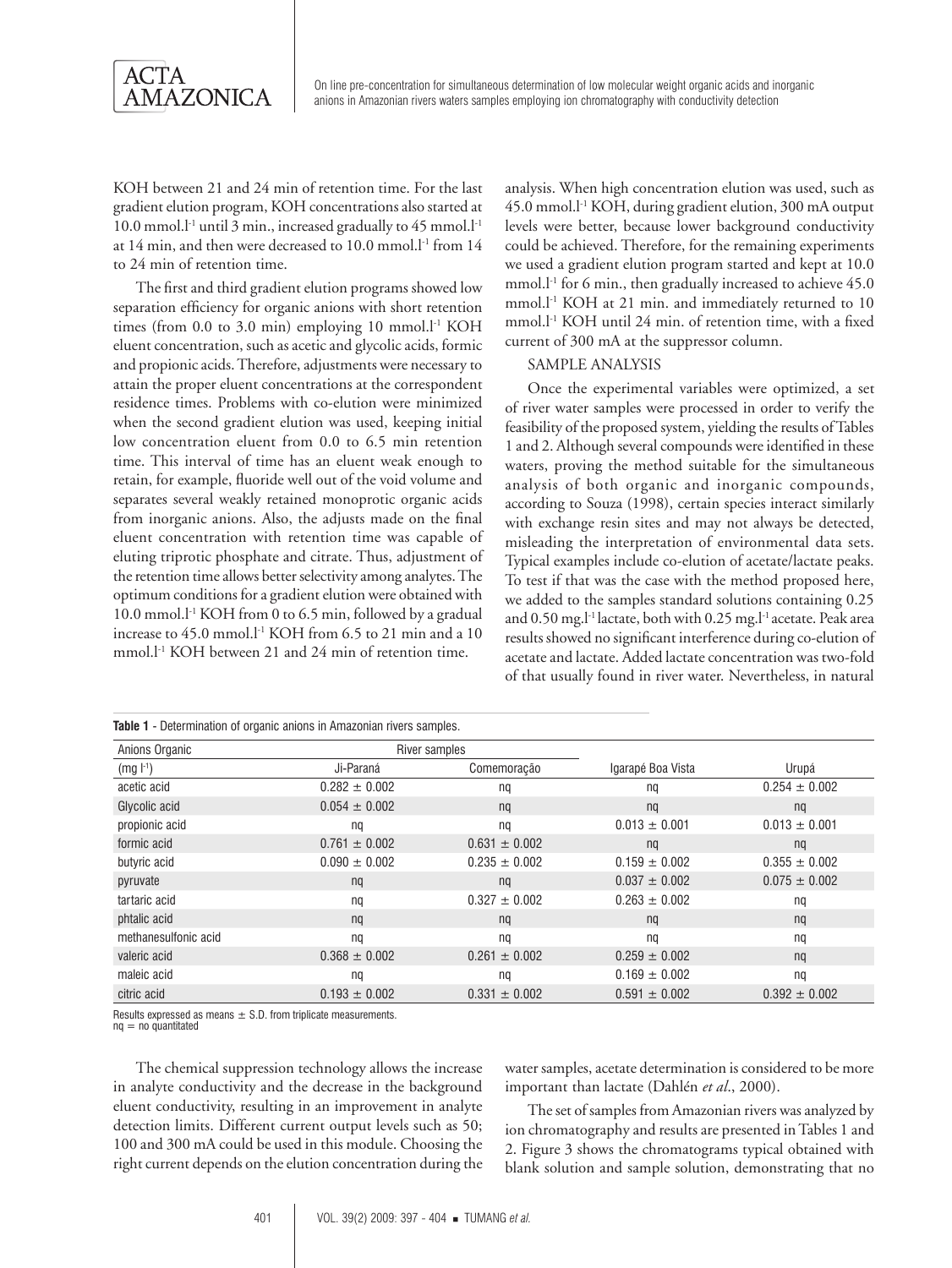| Anions Inorganic | River samples     |                   |                   |                   |
|------------------|-------------------|-------------------|-------------------|-------------------|
| $(mg l^{-1})$    | Ji-Paraná         | Comemoração       | Igarapé Boa Vista | Urupá             |
| fluoride         | $0.066 \pm 0.001$ | $0.081 \pm 0.001$ | $0.089 \pm 0.001$ | $0.014 \pm 0.001$ |
| chloride         | $0.341 \pm 0.001$ | $0.553 \pm 0.001$ | $1.616 \pm 0.001$ | $1.378 \pm 0.001$ |
| nitrite          | ng                | ng                | nq                | na                |
| nitrate          | $0.478 \pm 0.001$ | $0.123 \pm 0.001$ | $0.111 \pm 0.001$ | $0.055 \pm 0.001$ |
| bromide          | $0.141 \pm 0.001$ | $0.132 \pm 0.001$ | $1.043 \pm 0.001$ | $0.774 \pm 0.001$ |
| sulfate          | $0.089 \pm 0.001$ | $0.065 \pm 0.001$ | $0.087 \pm 0.001$ | $0.068 \pm 0.001$ |
| phosphate        | $0.153 \pm 0.001$ | $0.215 \pm 0.001$ | $0.515 \pm 0.001$ | $0.285 \pm 0.001$ |
| chlorate         | nq                | $0.022 \pm 0.001$ | $0.018 \pm 0.001$ | $0.024 \pm 0.001$ |

#### **Table 2 -** Determination of inorganic anions in Amazonian rivers samples.

Results expressed as means  $\pm$  S.D. from triplicate measurements.

 $nq = no$  quantitated

problems with carry-over occurred. Accuracy was ascertained by standard addition techniques of the 0.00; 0.05; 0.01 and 0.025 mg.l-1 organic and inorganic anions and achievement of recoveries ranging from 97 to 107%. By applying the student *t*-test to the average recoveries, no significant difference at the 95% confidence level was observed.

response range from  $0.01$  to  $1.0$  mg.<sup>1-1</sup> for organic anions (acetic acid, propionic acid, formic acid, butyric acid, glycolic acid, pyruvate, tartaric acid, phthalic acid, methanesulfonic acid, valeric acid, maleic acid, oxalic acid, chlorate and citric acid) and  $0.01$  to  $5.0$  mg.<sup>1-1</sup> for inorganic anions (fluoride, chloride, nitrite, nitrate, bromide, sulfate and phosphate); glycolic acid (r=0.997), acetic acid (r=0.997), formic acid (r=0.997), propionic acid (r=0.997), methanesulfonic acid



**Figure 3 -** Chromatograms typical obtained of the run system with preconcentration process. **A-** Sample solution; **B-** Blank solution.

Figure 4 shows the chromatograms typically obtained with 1.5 ml sample volume without and with pre-concentration steps of a standard solution containing 0.025 mg.l<sup>-1</sup> organic and inorganic anions. This figure also illustrates the advantages in sensitivity achieved with the use of the concentrator in LMWOA determination.

The proposed method includes several other favorable features, such as relative standard deviation of 2.0% (n=5) for a typical sample presenting 0.5 mg.l<sup>-1</sup> of all analytes; a linear

(r=0.999), butyric acid (r=0.997), tartaric acid (r=0.999), maleic acid (r=0.997), oxalic acid (r=0.997), phthalic acid (r=0.996), citric acid (r=0.996), fluoride (r=0.997), chloride (r=0.999), nitrite (r=0.999), chlorate (r=0.999), nitrate (r=0.998), sulfate (r=0.998), bromide (r=0.997) e phosphate (r=0.996). Also an analysis time of only 24 minutes and limit of detection of 5 µg.l-1 for acetic acid, formic acid, butyric acid, glycolic acid, valeric acid, oxalic acid, citric acid and 10 µg.l-1 for propionic acid, pyruvate, tartaric acid, phthalic acid,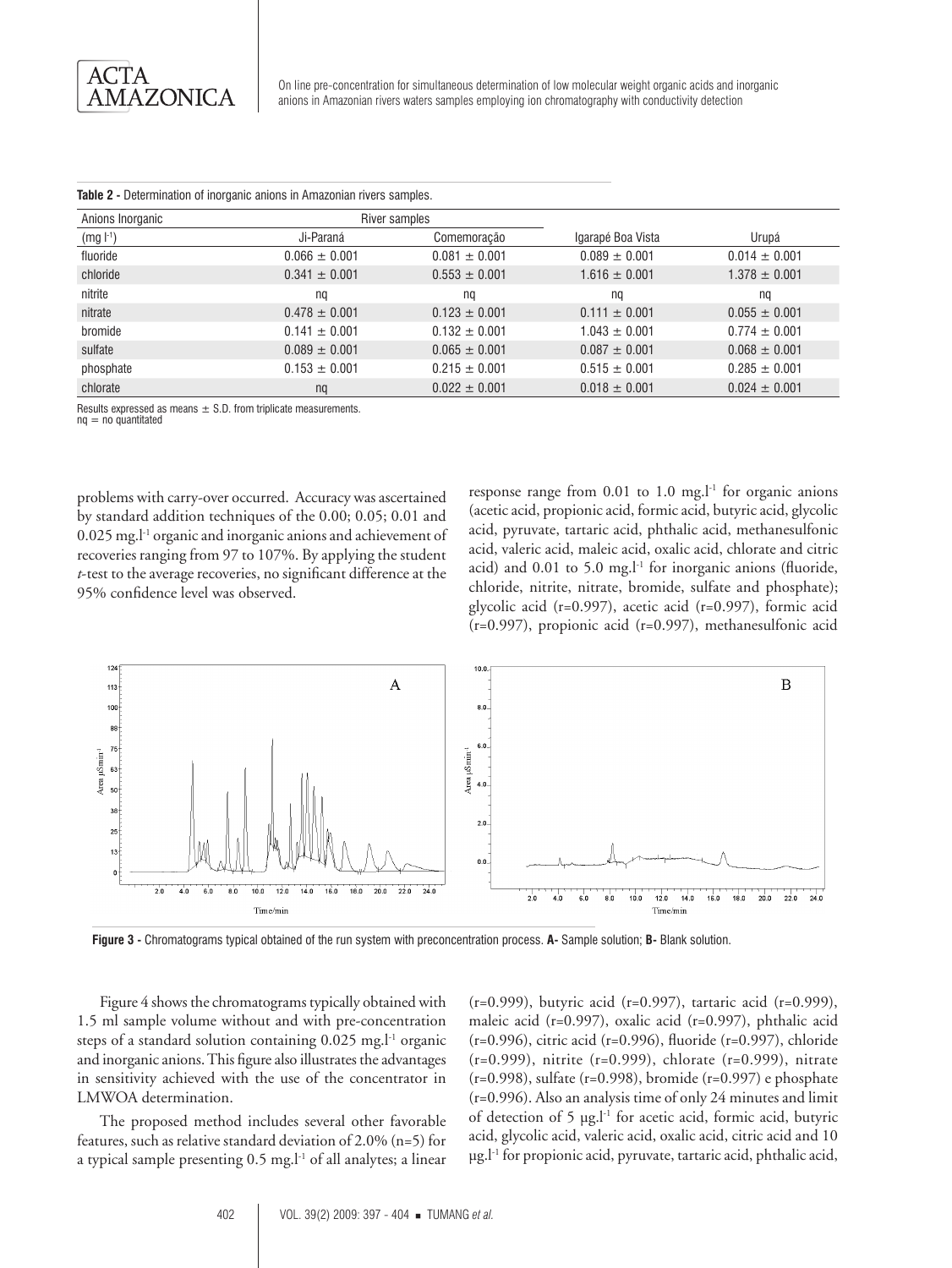

**Figure 4 -** Chromatograms of standard solution 0.025 mg l-1 organic and inorganic anions. **A-** without preconcentration process; **B-** with preconcentration process. Conditions: AC5 concentrator column; AS15 and AG15 analytical and guard column; temperature 30 °C; flow rate 1.5 ml min-1; conductance detector; 300 mA current output level and gradient elution. Peaks:  $sp =$  system peak;  $1 =$  fluoride;  $2 =$  glycolate;  $3 =$  acetate;  $4 =$  formate;  $5 =$  propionate;  $6 =$  MSA;  $7 =$  pyruvate;  $8 =$  chloride;  $9 =$  nitrite;  $10 =$  butyrate;  $11 =$  chlorate;  $12 =$  bromide;  $13 =$  nitrate;  $14 =$  valeric;  $15 =$  tartaric;  $16 =$  maleic;  $17 =$  sulfate;  $18 = 0$ xalate;  $19 = 0$ hosphate;  $20 = 0$ hthalate;  $21 = 0$ itrate.

methanesulfonic acid, maleic acid were obtained. A detection limit of 2 µg.l<sup>-1</sup> for fluoride, chloride, nitrate, bromide, sulfate and  $10 \mu g$ .<sup>1-1</sup> for chlorate, nitrite, phosphate, estimated as suggested by IUPAC (1987), were also achieved.

#### CONCLUSIONS

On line sample pre-concentration coupled with auto suppression ion chromatography can be employed to increase the selectivity and sensitivity for the analyses at low concentration levels of anions without sample pretreatment. This association is an excellent tool for the quantitative determination of low molecular carboxylic acids (acetic acid, propionic acid, formic acid, butyric acid, glycolic acid, pyruvate, tartaric acid, phthalic acid, methanesulfonic acid, valeric acid, maleic acid, oxalic acid, chlorate, citric acid) and inorganic anions (fluoride, chloride, nitrite, nitrate, bromide, sulfate and phosphate) in river water and analysis time of 24 minutes. The AS15 selectivity and high capacity allow the determination of low levels of inorganic anions and low molecular weight organic acids using large volume loop injection. Furthermore, the method offers the advantages of good linearity, high precision, accuracy and easy operation. This method does not require any complicated sample preparation, allowing its use on a routinely basis.

#### **ACKNOWLEDGEMENTS**

The authors are grateful to FAPESP (Fundação de Amparo a Pesquisa do Estado de São Paulo), CNPq (Conselho Nacional de Desenvolvimento Científico e Tecnológico), LBA (The Large Scale Biosphere Atmosphere Experiment in Amazonia) to grant and financial support.

#### **LITERATURE CITED**

- Albert, D.; Martens, C.S., 1997. Determination of low-molecularweight organic acid concentrations in seawater and pore-water samples via HPLC. *Marine Chemistry*, 56: 27.
- Chen, Z.; Tang, C.; Xu, J., 1999. Non-suppressed conductivity and indirect UV detection of carboxylic acids in environmental samples by ion-exclusion chromatography using 2,6-pyridinedicarboxylic acidic eluent, *Journal of Chromatography A,* 859: 173.
- Dahlén, J.; Hagberg, J.; Karlsson, S., 2000. Analysis of low molecular weight organic acids in water with capillary zone electrophoresis employing indirect photometric detection, *Fresenius J. Anal. Chem.*, 366: 488.
- Ding, M.Y.; Chen, P.R.; Luo, G.A., 1997. Simultaneous determination of organic acids and inorganic anions in tea by ion chromatography, *Journal of Chromatography A*, 764: 341.
- Eiteman, M.A.; Chastain, M.J., 1997. Optimization of the ionexchange analysis of organic acids from fermentation, *Analytica Chimica Acta*, 338: 69.
- Fang, Z.; 1993. *Flow Injection Separation and Preconcentration*, New York. 300pp.
- Findlay, S.E.G; Sinsabaugh, R.L., 2003. *Aquatic Ecosystems. Interactivity of Dissolved Organic Matter*. 512pp.
- IUPAC Analytical Methods Committee, 1987. *Analyst* 112: 199pp.
- Karlsson, S.; Wolrath, H.; Dahlén, J., 1999. Influence of filtration, preservation and storing on the analysis of low molecular weight organic acids in natural waters. *Water Res,* 33(11): 2569.
- Klampfl, C.W.; Buchberger, W.; Haddad, P.R., 2000. Determination of organic acids in food samples by capillary zone electrophoresis, *Journal of Chromatography A*, 881: 357.
- Kuiters, A.T.; Denneman, C.A.J., 1987. Water-soluble phenolic substances in soils under several coniferous and deciduous tree species, *Soil Biol. Biochem.*, 19: 765.